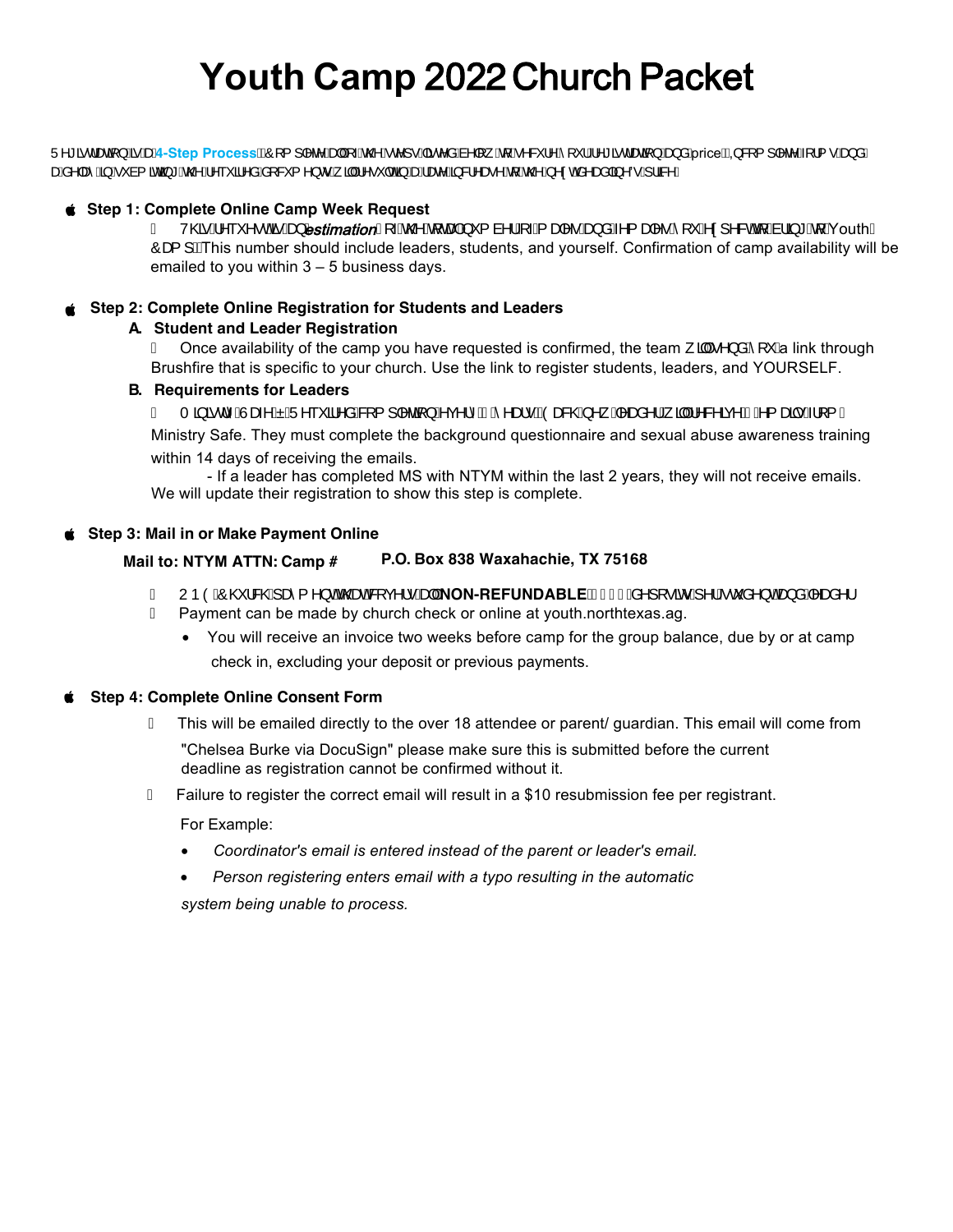#### **A FEW THINGS TO REMEMBER:**

- Ë Ü^\*ãdænã}ÁnsÁUÞŠŸÁÔUÞØ0ÜTÒÖÁ @}ÁnsHÁn@^^Árc^]∙Ár-Án@Á¦¦&^•∙Á@anc^Ás^^}Ási{l|^c^å
	- **Online Registration + Online Consent Form + Deposit = Confirmed Spot for Camp**
	- **Individual price is determined by the completion date of all three steps**

 $\mathbf{ONLINE}\ \mathbf{REGISTRATION}\ \mathbf{IS}\ \mathbf{CONSIDERED}\ \mathbf{A}\ \mathbf{COMMITMENT}\ \mathbf{TO}\ \mathbf{PAY}\ \mathbf{THE}\ \mathbf{DEPOSIT}\ \mathbf{QW}^T\ \mathbf{Gd}^T\ \mathbf{A}^T\ \mathbf{Cd}^T\ \mathbf{Cd}^T\ \mathbf{Cd}^T\ \mathbf{Cd}^T\ \mathbf{Cd}^T\ \mathbf{Cd}^T\ \mathbf{Cd}^T\ \mathbf{Cd}^T\ \mathbf{Cd}^T\ \mathbf{Cd}^T\ \mathbf{Cd}^T\ \mathbf{Cd}^T$ 8eaf]Béo@}Áo@Áa^][•ãnÁ, æôÁa^Ádæ)•△¦¦^åÁdjÁanÁ∧, Á cǐå^}oÁ√Áo@Áaa{^Á^}å^¦ÁaneÁN}\*ÁaneÁ^\*ãdænā}ÁanÁ1^}ÈV@Áa^][•ãnÁ ,ãlÁ,[cÁà^Á^~`}å^åÈÁÁ

#### **CHANGES**

To request a change of information for a student or leader that has already completed online registration, please email Chelsea at cburke@northtexas.ag.

#### **DEPOSIT TRANSFER**

GA<del>baÁ</del>čå^}oASea}&^|∙ÁbeforeÁ^\*ãdænaî}ÁsáKall•^åÉÁlĭÁzai•∡^¦Ác@3ákå^ll∙ãókalÁæn-ÒYÁc å^}oÁ-Ác@Ázaal^Á^}å^¦for a \$10transferfeeEAV@A^,Acઁå^}cAj4D§&`lAo@A&`ll^}cA}la3k^AaaAn@Aaą̃^Ao@A^,A^\*ãclæaą̃}AēA&[{]|^c^EAG2eEaSAaa}AU}A/ą̃^/ Oæ{]^¦A&æ}&^|●A䡦ã]\*Ac@ASæa^AU^\*ãdæaã{}Aåæa^●Bac@ãAAF€€Aå^][●ãnA&æ}Aà^Adæ}→^¦I^åAq{Aæa}^¸A čå^}dEV@A}^¸/ •čà^}cÁ, a]lÁa∧Á& [}•aã^¦^åÁækŠæz^ÁÔæ{ ]^¦ÈĎÁÁ

#### **LEADER DEPOSITS CANNOT BE TRANSFERRED.**

#### **MEDICATION AT CAMP**

OEÁT^åā&æaā[}Á¤Zi{ÁeÁ§Áo@áÁjæ&\^dÁUÞŠŸÁ&[{]|^c^Áo@Á{¦{Á{¦Ácampers and leadersÁ, @[Á^˘ˇã^Á{^åā&æaã[}Á, @\$|^ÁæeÁ &æ(] BÁ/@ĕÁ(¦{Á(ັ•œĥ^Áã}^åÁnî Áæn∫æh}oÁ¦Áັæåãæ}Á,ão@}Á24 hours priorÁ{Á&æ(] BÁÙ^^Ái¦{Án∘l| Ái¦Áã•d´&aã}•BÁ 2QVLWHPHGFKHFNLQLVUHTXLUHGIRUDOOPHGLFDWLRQEURXJKWWRFDPS for leaders and students**DO NOT MAIL THIS FORM.** It 8a) {  $\vec{o}$ à^Áa&&^} c^åÁ§ Áaaàca}&^Á, Á&a§ } ÈÁÁ

#### **CONFIRMATIONS**

V@AÔ@'|&@AÔ[[¦åã}æq[¦Á¸ã||Á∧&^ãq^AæA&|}~ã{æqã|}Áq;[Á¸^^\•Á¦¦ã¦¦Áq{Á[ˇ¦Á&æq{]Á∙cæ∃o4‱æq^&k3}}cæã}ã\*Á[ˇ¦Ásæþæ}&^Ásˇ^ÁæqÁ  $\hat{O}$ at 1  $\hat{O}$ @& $\hat{E}$  **Example 2 and** *colors* will not be released until this confirmation.

#### **PRE ORDERS**

NTYM offers 2 nonrefundable pre order options:

- Refillable camp water bottle for \$15
	- o Water bottles can be used in the Oasis Snack Shack for free refills of water or soda throughout the duration of camp. Bottles may be purchased at camp for a higher price.
	- Limited edition 2022 camp t-shirt for \$20
		- $\circ$  Pre order t-shirts are unavailable for purchase at camp. They must be ordered in advance while registration is open. Don't miss out on awesome Camp Merch!

If a camper or leader has selected a pre order but needs to cancel their registration, the pre order(s) will still be charged and reflected on your final invoice as they are nonrefundable. The coordinator will still receive the bottle or shirt at check in regardless if the individual attends.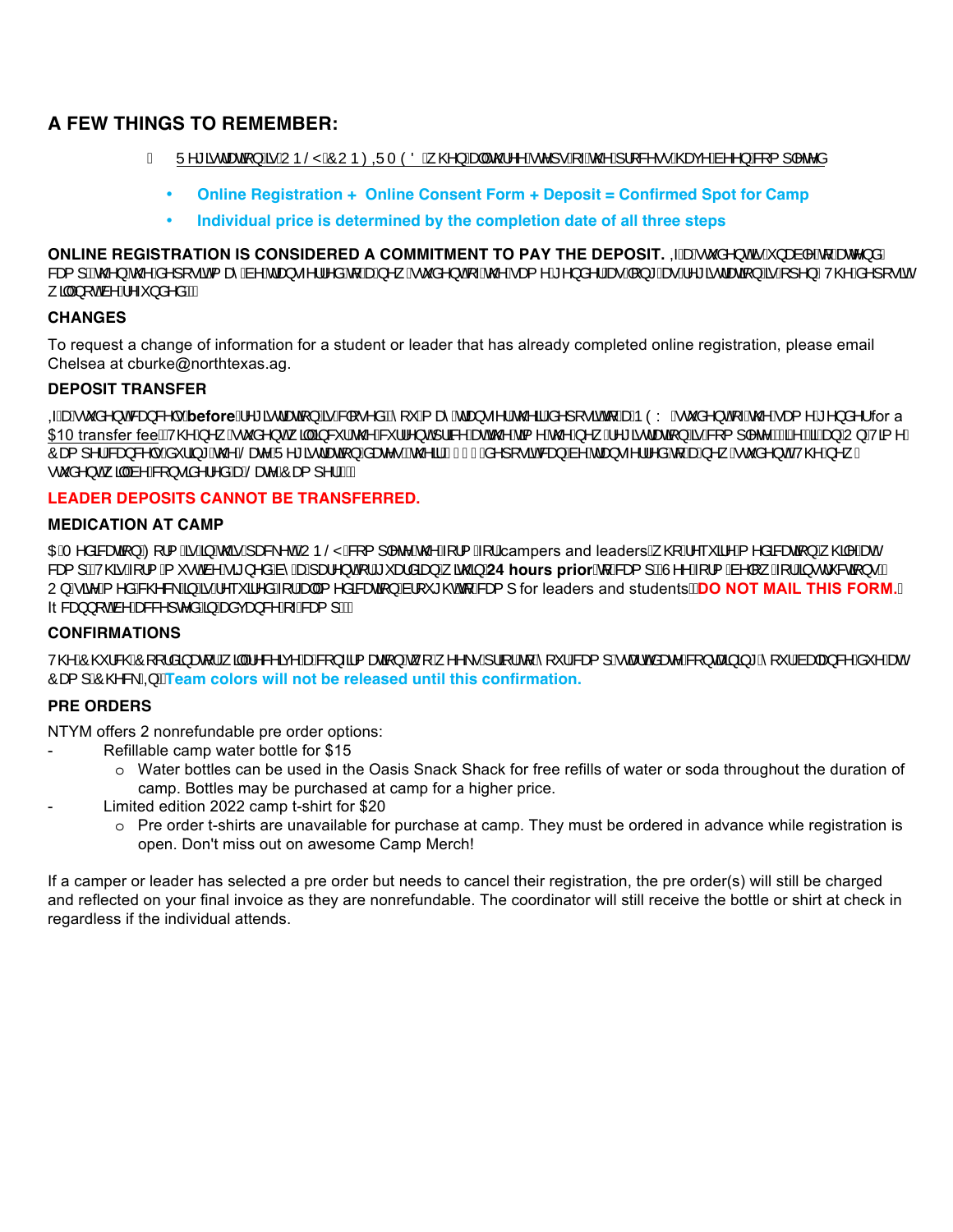# **YOUTH CAMP 2022 PRICING**

Registration will close two weeks before your camp. Transfers/changes are subject to approval when registration has closed. New Campers cannot be registered at Camp Check-In.

### **Camp 1: June 21 - 25 ll Registration Closes 6.7.22**

| <b>Rates &amp; Dates</b><br><b>Complete</b><br><b>Registration by:</b> | NOW-Dec 31<br><b>EARLY</b>                         | Jan 1 – Apr 20<br><b>ON TIME</b> | APR 21 - May 25<br><b>LATE</b>                           | May 26 -<br><b>CLOSE OF</b><br><b>REGISTRATION</b> |  |  |  |
|------------------------------------------------------------------------|----------------------------------------------------|----------------------------------|----------------------------------------------------------|----------------------------------------------------|--|--|--|
| <b>Student</b>                                                         | \$260                                              | \$275                            | \$290                                                    | \$310                                              |  |  |  |
| Leader                                                                 | \$195                                              | \$205                            | \$225                                                    | \$245                                              |  |  |  |
|                                                                        |                                                    |                                  | Camp 2: June 25 - 29 Il Registration Closes 6.11.22      |                                                    |  |  |  |
| <b>Student</b>                                                         | \$260                                              | \$275                            | \$290                                                    | \$310                                              |  |  |  |
| Leader                                                                 | \$195                                              | \$205                            | \$225                                                    | \$245                                              |  |  |  |
|                                                                        |                                                    |                                  | Camp 3 : June 29 - July 3 Il Registration Closes 6.15.22 |                                                    |  |  |  |
| <b>Student</b>                                                         | \$260                                              | \$275                            | \$290                                                    | \$310                                              |  |  |  |
| Leader                                                                 | \$195                                              | \$205                            | \$225                                                    | \$245                                              |  |  |  |
|                                                                        | Camp 4 : July 3 - 6 II Registration Closes 6.19.22 |                                  |                                                          |                                                    |  |  |  |
| <b>Student</b>                                                         | \$220                                              | \$235                            | \$250                                                    | \$270                                              |  |  |  |
| Leader                                                                 | \$160                                              | \$170                            | \$190                                                    | \$210                                              |  |  |  |
| Camp 5: July 6 - 9 II Registration Closes 6.22.22                      |                                                    |                                  |                                                          |                                                    |  |  |  |
| <b>Student</b>                                                         | \$220                                              | \$235                            | \$250                                                    | \$270                                              |  |  |  |
| Leader                                                                 | \$160                                              | \$170                            | \$190                                                    | \$210                                              |  |  |  |
|                                                                        | Camp 6: July 9 - 13 Il Registration Closes 6.25.22 |                                  |                                                          |                                                    |  |  |  |
| <b>Student</b>                                                         | \$260                                              | \$275                            | \$290                                                    | \$310                                              |  |  |  |
| <b>Leader</b>                                                          | \$195                                              | \$205                            | \$225                                                    | \$245                                              |  |  |  |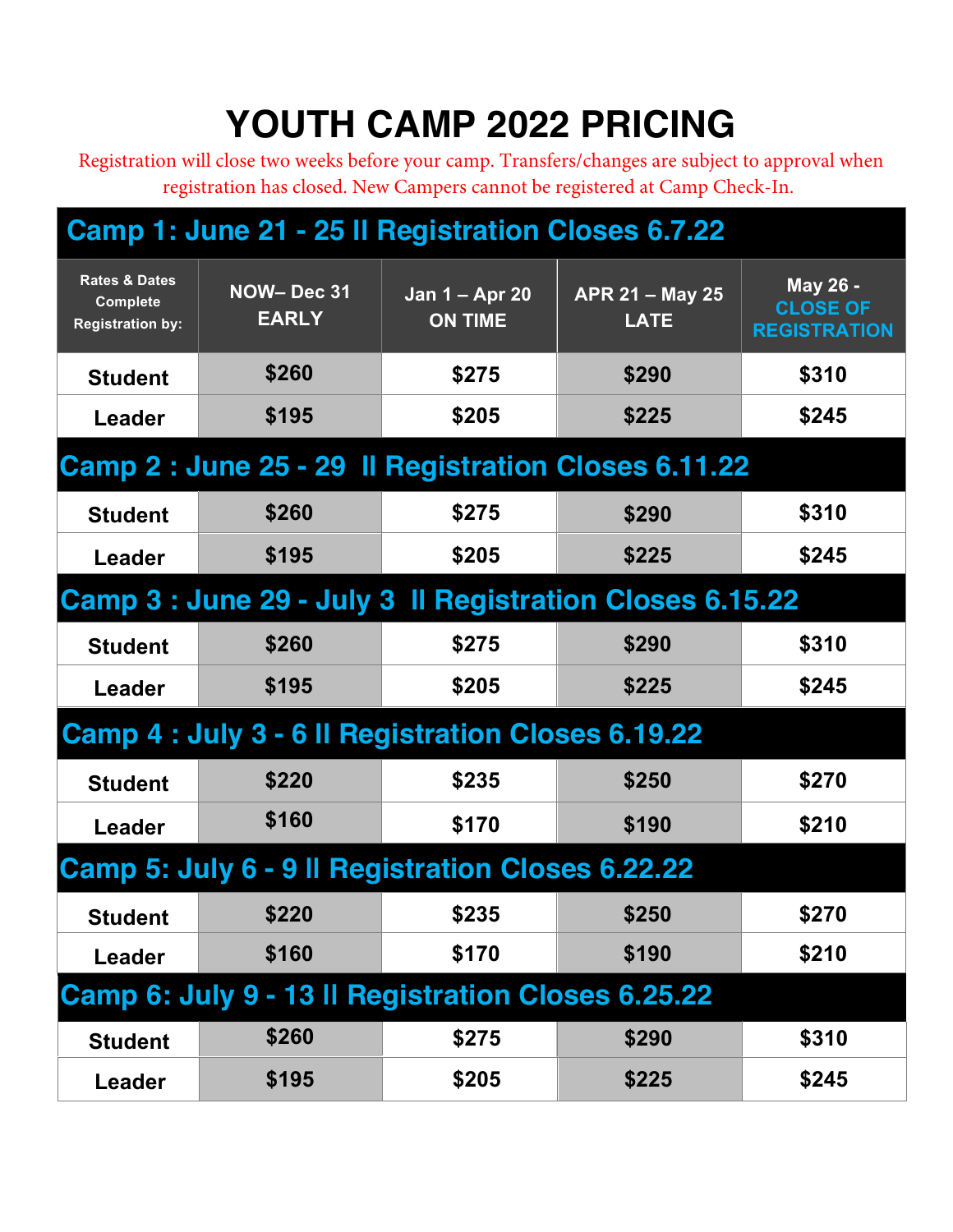| <b>YOUTH CAMP</b><br><b>ONLINE REGISTRATION</b>                                                               | 2022 Camper Application<br>This form is provided to assist Churches with collecting camper information.                                                                                                                                                                                                                                                                   | <b>CHURCH USE ONLY</b><br><b>DO NOT MAIL</b> |                                     |  |
|---------------------------------------------------------------------------------------------------------------|---------------------------------------------------------------------------------------------------------------------------------------------------------------------------------------------------------------------------------------------------------------------------------------------------------------------------------------------------------------------------|----------------------------------------------|-------------------------------------|--|
| <b>REQUIRED</b>                                                                                               | <b>CAMPER INFORMATION</b>                                                                                                                                                                                                                                                                                                                                                 |                                              |                                     |  |
| Name                                                                                                          |                                                                                                                                                                                                                                                                                                                                                                           | Camp # Attending ________                    |                                     |  |
|                                                                                                               |                                                                                                                                                                                                                                                                                                                                                                           |                                              | T-shirt Size <u>_______________</u> |  |
|                                                                                                               | Church Church Church Communication of the Church City Church City Church City Church City Church City Church City Church City Church City Church City Church City Church City Church City Church City Church City Church City                                                                                                                                             |                                              |                                     |  |
| *Pre order Refillable Water Bottle \$15 Y/N                                                                   |                                                                                                                                                                                                                                                                                                                                                                           |                                              |                                     |  |
| *Pre order Limited Camp 2022 T -Shirt \$20 Y/N                                                                |                                                                                                                                                                                                                                                                                                                                                                           |                                              |                                     |  |
|                                                                                                               | Is there anyone your child should NOT be released to? Yes No If yes, Name(s) Manneler Commence anyone your child should NOT be released to? Yes No If yes, Name(s)                                                                                                                                                                                                        |                                              |                                     |  |
| Is this child adopted or in foster care? Yes No (optional)                                                    |                                                                                                                                                                                                                                                                                                                                                                           |                                              |                                     |  |
|                                                                                                               |                                                                                                                                                                                                                                                                                                                                                                           |                                              |                                     |  |
|                                                                                                               | Are activities restricted: Yes No If yes, please explain <b>explain the contract of the contract of the contract of the contract of the contract of the contract of the contract of the contract of the contract of the contract</b>                                                                                                                                      |                                              |                                     |  |
| <b>ALLERGIES/ MEDICINE:</b>                                                                                   |                                                                                                                                                                                                                                                                                                                                                                           |                                              |                                     |  |
| My camper may be given Tylenol? Yes No                                                                        |                                                                                                                                                                                                                                                                                                                                                                           |                                              |                                     |  |
| My camper may be given Benadryl? Yes                                                                          | - No                                                                                                                                                                                                                                                                                                                                                                      |                                              |                                     |  |
| My camper may be given Ibuprofen? Yes                                                                         | – No                                                                                                                                                                                                                                                                                                                                                                      |                                              |                                     |  |
|                                                                                                               | My Camper may be given over the counter, non-prescription medications or applications, not to exceed the recommended dosage for stomach<br>discomfort, burns, cuts, insect bites, rash or scrapes. Yes No List Exceptions: Camera Communication of the Unit of Australian Communication of the Mondon Communication of the Unit of Australian Communication of the Unit o |                                              |                                     |  |
| If your Camper is on any medication, please read and complete the Medication Form and bring the form to camp. |                                                                                                                                                                                                                                                                                                                                                                           |                                              |                                     |  |

#### **PARENT/GUARDIAN INFORMATION**

| Parent/Guardian                                        | Mobile Phone <b>Mobile</b> Phone |                               |
|--------------------------------------------------------|----------------------------------|-------------------------------|
| Address                                                |                                  |                               |
| <b>EMERGENCY CONTACT</b>                               |                                  |                               |
| If Parent/Guardian CANNOT be contacted, please notify: |                                  |                               |
| Name                                                   | Mobile Phone                     | Other Phone <b>Department</b> |

#### **APPLICATION AUTHORIZATION**

I authorize camp staff to consent to medical treatment when myself or my emergency contact cannot be reached. I understand that every effort will be made to contact me regarding medical attention given to my child. I also understand that participants at Lakeview Camp are liable for damage caused intentionally or maliciously. Damage caused<br>by a participant will be billed directly to the p with the overall spirit and schedule of the camp. I acknowledge that if my child's behavior is deemed unacceptable, I am required to remove my child from camp immediately. Finally, I understand that every effort will be made to room church groups in the same cabins. However, due to the structure of the camp and the limited number of beds, this is not always possible. I also grant my permission to North Texas District Council to use photographs (individual or group) and/or multimedia images and recording in the best interest of the North Texas District Council. I have reviewed the camp information sheet and gone over the camp and dress code policies with my child. Camper signature required: Agree to abide by camp and dress code policies.

| Parent Signature | Date |  |
|------------------|------|--|
|                  |      |  |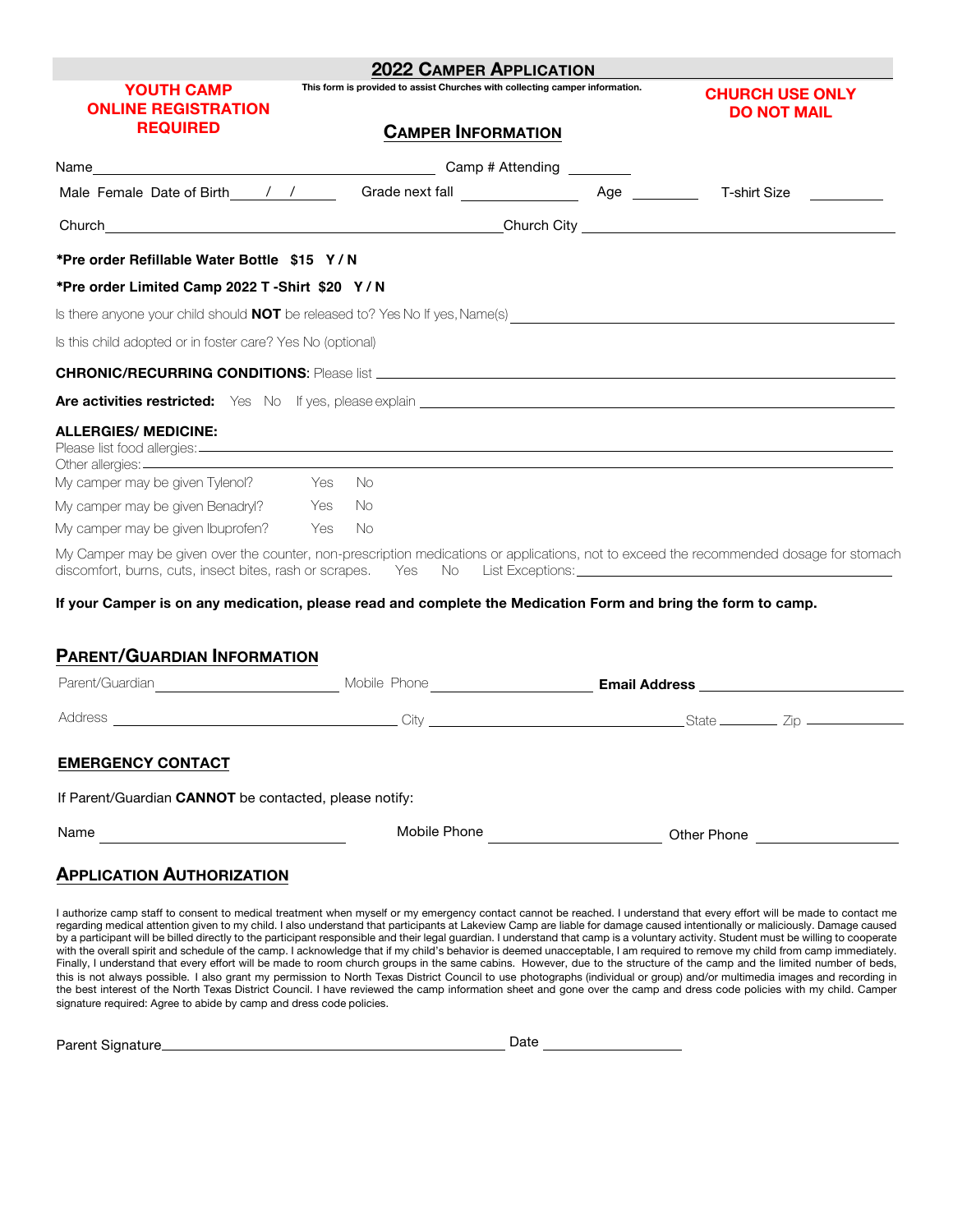|                                                                                                                                                                                                                                                                                                                                                                                                                                                                                                                                           |                                                                                                                | 2022 LEADER APPLICATION (18+ YEARS OLD)                                                                       |                         |
|-------------------------------------------------------------------------------------------------------------------------------------------------------------------------------------------------------------------------------------------------------------------------------------------------------------------------------------------------------------------------------------------------------------------------------------------------------------------------------------------------------------------------------------------|----------------------------------------------------------------------------------------------------------------|---------------------------------------------------------------------------------------------------------------|-------------------------|
| YOUTH CAMP<br><b>ONLINE REGISTRATION</b><br><b>REQUIRED</b>                                                                                                                                                                                                                                                                                                                                                                                                                                                                               | This form is provided to assist Churches with collecting leader information.<br>Camp # Attending _____________ | <b>CHURCH USE ONLY</b><br><b>DO NOT MAIL</b>                                                                  |                         |
|                                                                                                                                                                                                                                                                                                                                                                                                                                                                                                                                           |                                                                                                                |                                                                                                               |                         |
|                                                                                                                                                                                                                                                                                                                                                                                                                                                                                                                                           |                                                                                                                | Male Female                                                                                                   | Date of Birth / / / Age |
| Phone <b>Contract Contract Contract Contract Contract Contract Contract Contract Contract Contract Contract Contract Contract Contract Contract Contract Contract Contract Contract Contract Contract Contract Contract Contract</b>                                                                                                                                                                                                                                                                                                      |                                                                                                                | E-mail 2008 2010 2021 2022 2023 2024 2022 2022 2023 2024 2022 2023 2024 2022 2023 2024 2022 2023 2024 2025 20 |                         |
| Physical Street Address (NO PO Boxes) - And Annual Address (NO PO Boxes) - And Annual Address (NO PO Boxes) -                                                                                                                                                                                                                                                                                                                                                                                                                             |                                                                                                                |                                                                                                               |                         |
| City City Code City Content City Code City Code City Code City Code City Code City Code City Code City Code City                                                                                                                                                                                                                                                                                                                                                                                                                          |                                                                                                                |                                                                                                               |                         |
| T-Shirt Size (Adult) ____________                                                                                                                                                                                                                                                                                                                                                                                                                                                                                                         |                                                                                                                |                                                                                                               |                         |
| *Pre order Refillable Water Bottle \$15 Y / N                                                                                                                                                                                                                                                                                                                                                                                                                                                                                             |                                                                                                                |                                                                                                               |                         |
| *Pre order Limited Camp 2022 T -Shirt \$20 Y / N                                                                                                                                                                                                                                                                                                                                                                                                                                                                                          |                                                                                                                |                                                                                                               |                         |
| Ministry Safe: NTYM requires a background check screening and sexual abuse awareness training completion every 2<br>years. This cost is included in your leader fee. Ministry Safe will email you further instructions to be completed within<br>14 days of receiving it.<br>Have you ever been convicted of (or plead guilty to) child abuse or a crime involving actual or attempted sexual molestation of a<br>minor or adult?<br>Have you ever been convicted of (or plead guilty) to any other crimes? YES<br>If yes, please explain | YES NO If yes, please explain                                                                                  | <b>NO</b>                                                                                                     |                         |
| <b>CHRONIC/RECURRING CONDITIONS:</b>                                                                                                                                                                                                                                                                                                                                                                                                                                                                                                      |                                                                                                                |                                                                                                               |                         |
|                                                                                                                                                                                                                                                                                                                                                                                                                                                                                                                                           |                                                                                                                |                                                                                                               |                         |
| Do you have any physical disabilities or limitations? Letter and the state of the state of the state of the state of the state of the state of the state of the state of the state of the state of the state of the state of t                                                                                                                                                                                                                                                                                                            |                                                                                                                |                                                                                                               |                         |
| <b>ALLERGIES/ MEDICATION:</b>                                                                                                                                                                                                                                                                                                                                                                                                                                                                                                             |                                                                                                                |                                                                                                               |                         |
|                                                                                                                                                                                                                                                                                                                                                                                                                                                                                                                                           |                                                                                                                |                                                                                                               |                         |
| Current Medication(s) Needed During Camp? YES                                                                                                                                                                                                                                                                                                                                                                                                                                                                                             | NO.                                                                                                            | **If yes, please read and complete the Medication Form and bring the form to camp.**                          |                         |
| Leader may be given Tylenol?                                                                                                                                                                                                                                                                                                                                                                                                                                                                                                              | Yes<br>No.                                                                                                     |                                                                                                               |                         |
| Leader may be given Benadryl?                                                                                                                                                                                                                                                                                                                                                                                                                                                                                                             | Yes No                                                                                                         |                                                                                                               |                         |
| Leader may be given Ibuprofen?                                                                                                                                                                                                                                                                                                                                                                                                                                                                                                            | Yes<br>No.                                                                                                     |                                                                                                               |                         |
| Leader may be given over the counter, non-prescription medications or applications, not to exceed the recommended dosage for stomach<br>discomfort, burns, cuts, insect bites, rash or scrapes.                                                                                                                                                                                                                                                                                                                                           | Yes                                                                                                            | No                                                                                                            |                         |
| <b>EMERGENCY CONTACT</b>                                                                                                                                                                                                                                                                                                                                                                                                                                                                                                                  |                                                                                                                |                                                                                                               |                         |
|                                                                                                                                                                                                                                                                                                                                                                                                                                                                                                                                           |                                                                                                                |                                                                                                               |                         |

"As the applicant, I affirm that the information on this form is accurate to the best of my knowledge. I acknowledge that **all**  tobacco (including e-cigarettes and vapes) in addition to any form of alcohol or illicit drugs are strictly prohibited from **camp property.**

I authorize the North Texas District to have a criminal background check done by the agency of their choosing and understand that my acceptance as a camp leader is contingent upon the results. I also agree to have my Pastor contacted for a reference regarding my character and suitability for youth work. I waive any rights that I may have to inspect references provided on my behalf.

I authorize camp staff to consent to medical treatment for me when either I am unable to respond or my emergency contact cannot be reached.

I also understand that I will be held responsible for any medical expenses incurred."